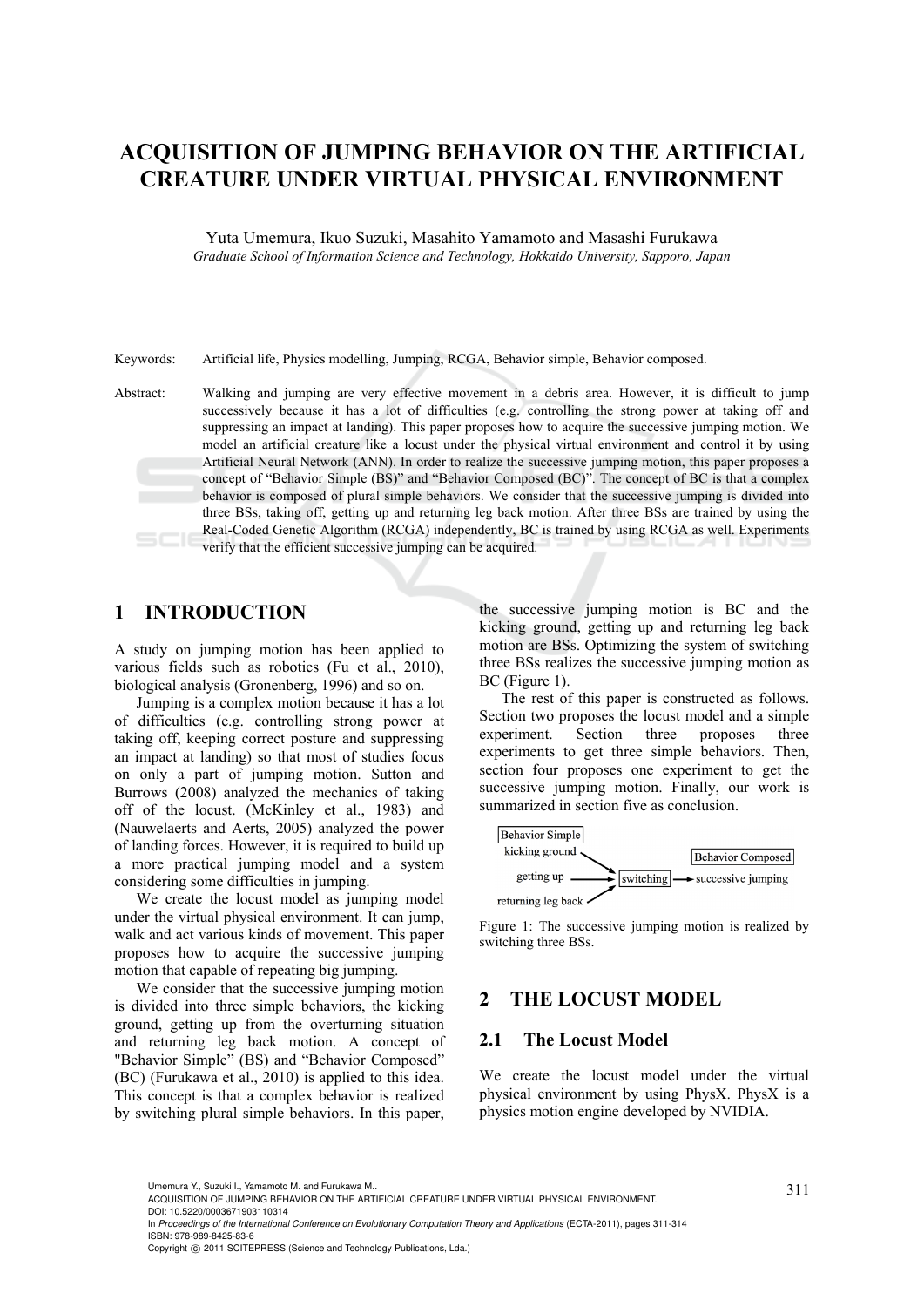The model consists of four parts, body, fore legs, middle legs and back legs as shown in Figure 2. The density of each part is  $300$  [kg/m<sup>3</sup>] as the locust has.

The actuator is implemented to joints between a body and a femur and between a femur and a tibia at each side of back legs. The model is controlled by 4 actuators and the angle range of that is shown in Figure 3.



Figure 2: The locust model consists of a body, fore legs, middle legs, and back legs.



Figure 3: Each actuator rotates within specified angles.

#### **2.2 Rule-based Successive Jumping Avoiding Overturning**

One of the ideas to realize successive jumping is repeating jumping motion with avoiding overturning. This jumping motion is achieved by repeating the kicking ground motion and kicking legs back motion. Rule-based system is acquired by trial and error. In this system, the time during which the tarsus touches the ground is regarded as the touch time. We define the change time as a certain time needed for recovering the attitude. If the touch time reaches the change time and the tarsus touches the ground, the model acts by kicking the ground motion. The touch time is reset when the tarsus leaves the ground and until the touch time reaches the change time again, the model acts by the kicking legs back motion.

Figure 4 shows the initial state of the model. It is set on the origin of the coordinate system and its heading is set along the x-axis.



Figure 4: The model turns its head to forward direction of the x-axis of world axis at the initial state.

Figure 5 shows the trajectory of the successive jumping motion by using appropriate rules found empirically with the height of the model along the vertical axis and a travel distance of the model along the horizontal axis.

It is noticed that the rule-based successive jumping is not satisfactory because as jumping is repeated, the height and distance becomes small (Figure 5). Actually, the posture of the model becomes poor step by step because the model does not have the recovery motion. In addition, once it overturns, it cannot get up and jump any more. This paper aims at acquiring the successive jumping motion with big jumping and generalization.



Figure 5: The successive jumping motion is acquired by repeating specified motion.

## **3 THE BEHAVIOR SIMPLE**

To realize our purpose, it is not enough to control the model with simple control system.

Then, Artificial Neural Network (ANN) is employed to control all actuators. The model acquires appropriate motion by optimizing synaptic weights of ANN by Real-Coded Genetic Algorithm (RCGA). The evaluation function is defined in each experiment.

In this experiment, the ANN has nine units in the input layer, 10 units in the hidden layer and four units in the output layer. The following items represent nine inputs.

angles at four actuators  $I_1 \sim I_4$  [0, 2 $\pi$ ]

a touch sensor of back legs and the ground  $I_5$  $($ off: 1 or on: -1)

- $1/(H+1)$  (*H* is the height of model)  $I_6$  [0, 1]
- the inner product of the local axis (Figure 6) and the world axis (Figure 4)  $I_7 \sim I_9$  [-1, 1]

Four outputs,  $O_I \sim O_4$  [-10°, 10°] is displacement angles every 1/120 [s] for each actuator.

In RCGA, we have 50 individuals as a population. RCGA is terminated when the generation number becomes 1000. As genetic operations, elite preserving strategy, crossover and mutation operations are used.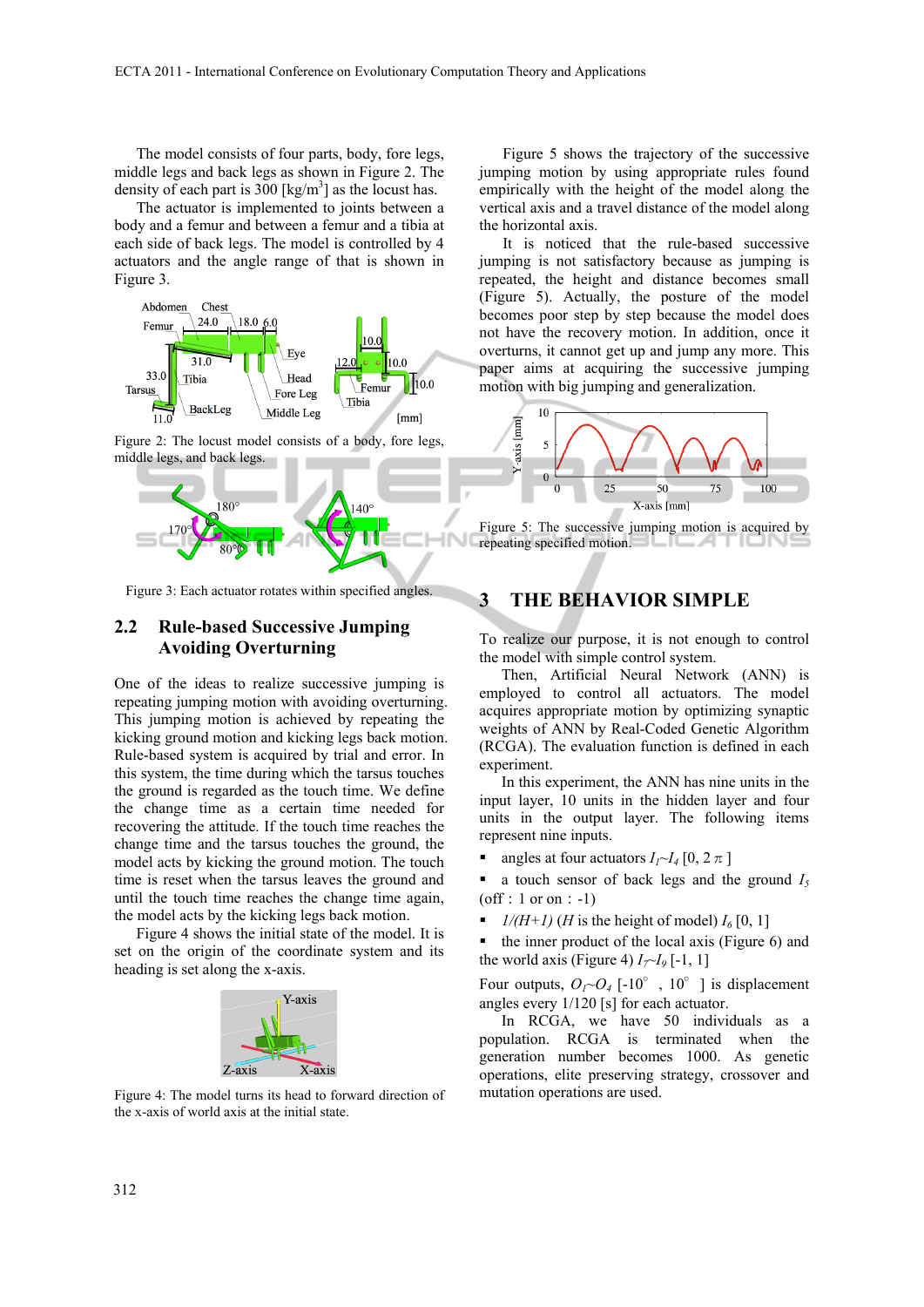

Figure 6: The local axis of the model is defined.

#### **3.1 Acquiring the Kicking Ground Motion**

The model acquires the kicking ground motion as the taking off motion. In this experiment, the posture of the model and the landing are not considered. The initial state and position are shown in Figure 4. We simulated 300 steps in each generation of RCGA for evaluating the individual. 1 step is 1/120 [s] on PhysX.

The fitness function is set as expressed in Eq.(1). Maximizing E means maximizing a square area of a rectangle consists of the initial point and the top point on a single jumping.

$$
E = y_{\text{max}} \cdot x_t \tag{1}
$$

The trajectory of acquired motion and rule-based successive jumping motion is shown in Figure 7. The height of the acquired motion is about twice as high as the rule-based successive jumping motion.



Figure 7: The height of the kicking ground motion is about twice as high as the rule-based successive jumping motion.

#### **3.2 Acquiring the Getting Up Motion**

The model acquires the getting up motion as a part of recovery motion. At first, the vector *U* (Figure 8) is defined which is one of the local axes (Figure 5) and represents an upward direction of the model. Five initial states are defined as the overturning states. Those are rotated from one side position to the opposite side position every 45 degrees (Figure 8). We simulated 1000 steps for each individual in this experiment.

The fitness function is set as Eq.(2). Maximizing  $U<sub>v</sub>$  leads the model to get up from the initial state as soon as possible.



Figure 8: The vector *U* and 5 initial states are defined.

Figure 9 shows the one of the successful getting up motion and the model gets up from all of initial states.





$$
E = \sum_{s=1}^{5} \sum_{t}^{1000} U_{y} (t)
$$
 (2)

The model gets up from not only 5 initial states but also other initial states. We set 180 additional initial states which are rotated from one side position to the opposite side position in every 1 degree. The model gets up from 65 additional initial states by acquired motion. It verifies that acquired getting up motion is effective to recover from overturning.

#### **3.3 Acquiring the Returning Leg Back Motion**

The locust acquires the returning leg back motion as a part of recovery motion. In experiment acquiring the getting up motion, it is not evaluated about the angle of each actuator. When the model gets up, it may not be the appropriate angle for the next jumping.



Figure 10: The model gradually bending each joint to the jumping initial position.